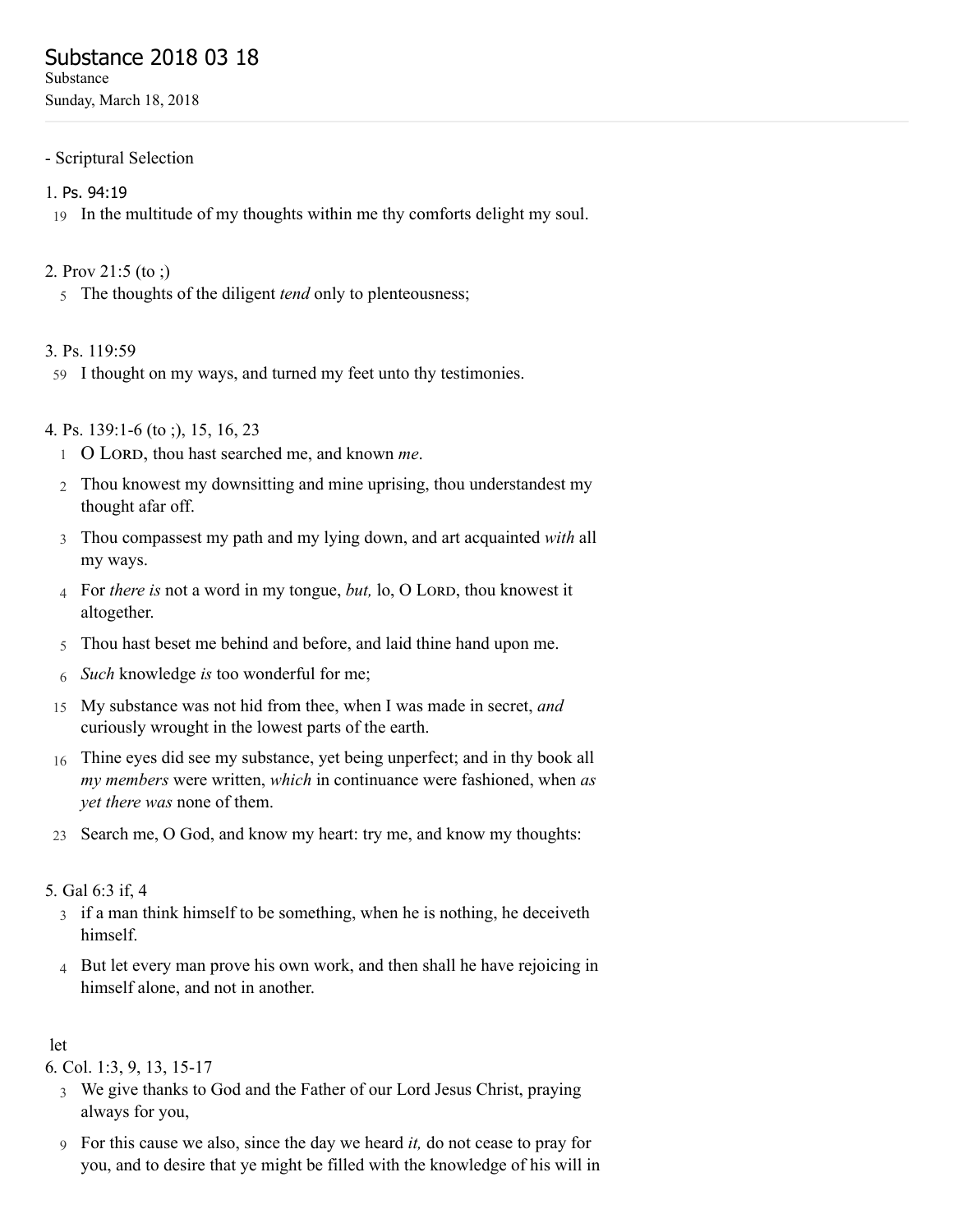all wisdom and spiritual understanding;

- 13 Who hath delivered us from the power of darkness, and hath translated *us* into the kingdom of his dear Son:
- 15 Who is the image of the invisible God, the firstborn of every creature:
- 16 For by him were all things created, that are in heaven, and that are in earth, visible and invisible, whether *they be* thrones, or dominions, or principalities, or powers: all things were created by him, and for him:
- 17 And he is before all things, and by him all things consist.

#### 7. [Phil 4:8, 9 and the](http://www.concordworks.com/citation/Phil%204:8,%209%20and%20the)

- 8 Finally, brethren, whatsoever things are true, whatsoever things *are* honest, whatsoever things *are* just, whatsoever things *are* pure, whatsoever things *are* lovely, whatsoever things *are* of good report; if *there be* any virtue, and if *there be* any praise, think on these things.
- 9 and the God of peace shall be with you.

### - Benediction

[Heb. 10:34 2nd ye](http://www.concordworks.com/citation/Heb.%2010:34%202nd%20ye)

34 ye have in heaven a better and an enduring substance.

- Hymns

[Hymn 134](http://www.concordworks.com/citation/Hymn%20134)

## Hymn 134

SAMUEL LONGFELLOW\*

(134)

#### WESSEX

EDWARD J. HOPKINS

I look to Thee in every need, And never look in vain; I feel Thy touch, eternal Love, And all is well again: The thought of Thee is mightier far Than sin and pain and sorrow are.

Thy calmness bends serene above, My restlessness to still; Around me flows Thy quickening life To nerve my faltering will: Thy presence fills my solitude; Thy providence turns all to good.

Embosomed deep in Thy dear love, Held in Thy law, I stand: Thy hand in all things I behold,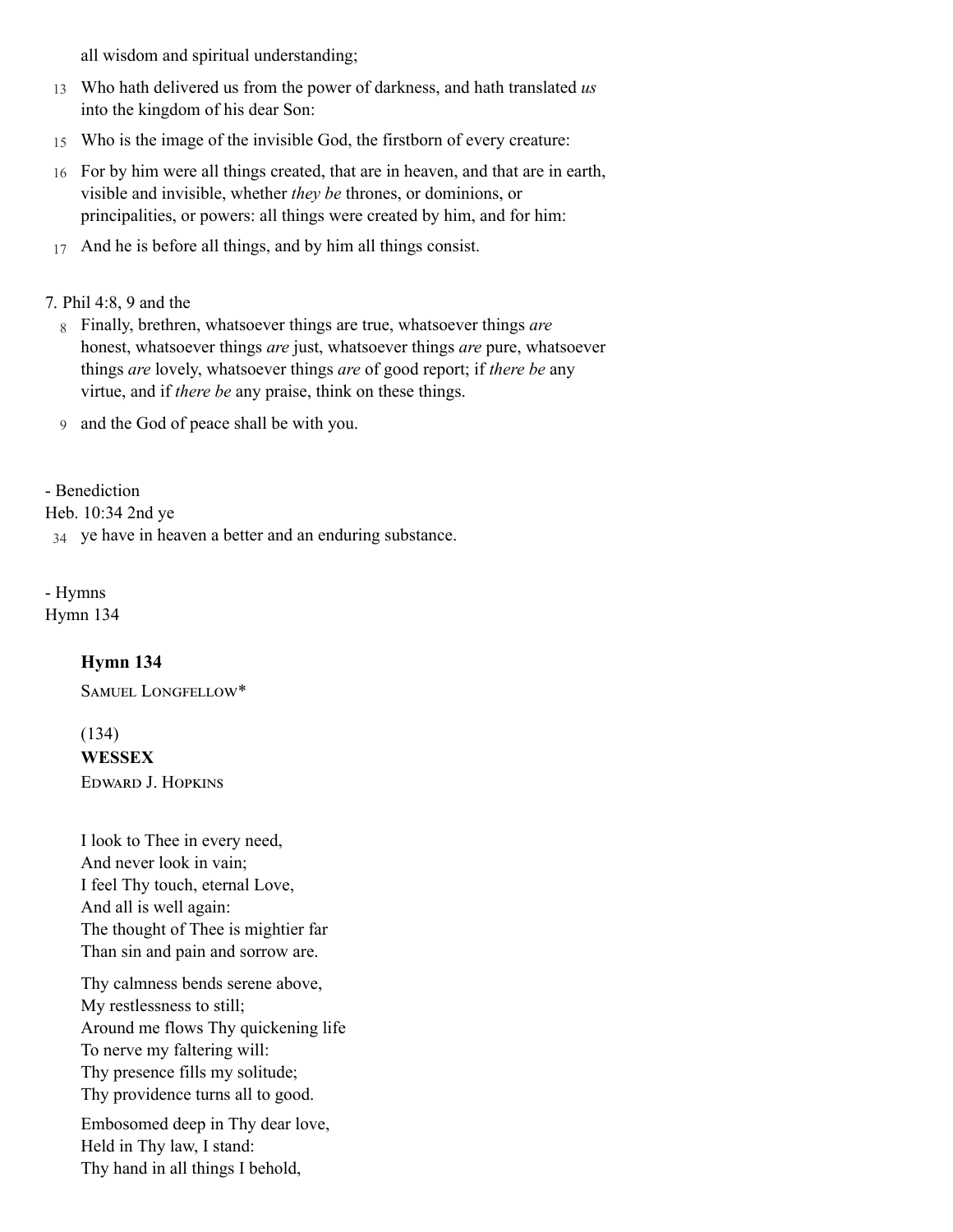And all things in Thy hand. Thou leadest me by unsought ways, Thou turn'st my mourning into praise.

Hymn 464 Dear Master, may I follow thee With holy, deep sincerity, Forming each thought to Christly mold, Feeling your peace my heart enfold. # Lead me to worship God aright, In truth, in spirit, seek the light; Loving pure good with heart and soul, Loving each neighbor, perfect, whole. # May I perceive all being one, Perfect Father, perfect son; Let me hold fast this heavenly view, Finding each day my life made new. # May I see mortal self dissolve, Take up the cross with firm resolve, Seeking the victor's crown each day, Humble and loving all the way. Hymn 499 formerly [Hymn](http://www.concordworks.com/citation/Hymn%20444) 444

#### Hymn 444

DÉSIRÉE GOYETTE *Based on Isaiah 45:5-6*

#### (444)

I AM THE LORD

DÉSIRÉE GOYETTE Words and Music Copyright 2008 Lightchild Publishing. Used by Permission.

I am the Lord, there is none else; There is no God beside Me. I girded thee, I girded thee, Though thou hast not even known Me. But know that from the rising sun To the west there is none beside Me, For I am the Lord, there is none else; There is no God beside Me.

I am the Truth, there is none else; There is no Truth beside Me. Infinite light, bountiful, bright, Is ever present to guide thee. Beloved and free, eternally,